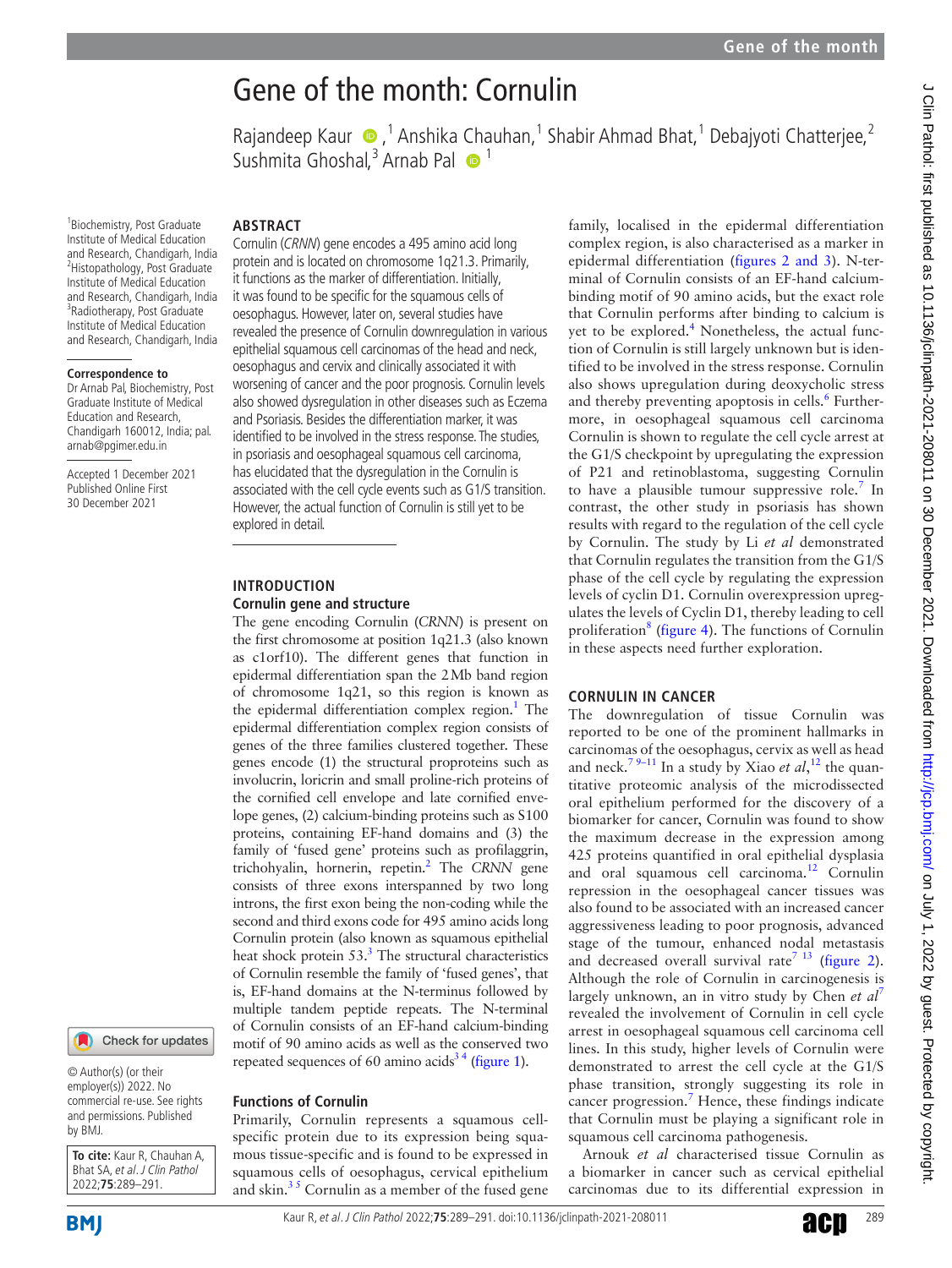## **Gene of the month**



<span id="page-1-0"></span>**Figure 1** Structure of Cornulin: the structure of Cornulin is shown as predicted by UniProtKB. It has calcium-binding EF-hand domain of 90 amino acids at the N-terminus followed by multiple tandem peptide repeats. It also consists of the conserved two repeated sequence of 60 amino acids.

normal tissues as compared with high-grade squamous intraep-ithelial lesions, and invasive cervical cancer.<sup>[10](#page-2-8)</sup> Interestingly, Cornulin expression levels can also distinguish between low and high-grade dysplasia and cancerous lesion progression in oral cancer.[14](#page-2-9) Cornulin expression was found to be downregulated in the tongue squamous cell carcinoma and it was associated with the tumour grade and the nodal metastasis $^{15}$  ([figure](#page-1-1) 2). In a study conducted by our group, on Liquid Chromatography-Mass Spectrometry (LC-MS/MS) analysis of the saliva samples of Oral Squmous Cell Carcinoma (OSCC) patients, we found that the salivary Cornulin levels were  $\sim$ 10-fold downregulated in patients in comparison to controls (unpublished data) ([figure](#page-2-11) 5). Thus, it can be said that the cancer cells express low levels of Cornulin as compared with the normal cells, but the exact reason is yet to be elucidated. Overall, it points to the fact that Cornulin may be another tumour suppressor gene, playing an important role in regulating the pathways that are associated with the development of cancer cell proliferation, migration, invasion and apoptosis. On the contrary, Cornulin can also be postulated as a protein that is downregulated by the cancer cells in response to oncogenic changes.

### **CORNULIN IN OTHER DISEASES**

The dysregulation in the levels of cornulin is also reported in various skin diseases such as eczema and psoriasis. Eczema is a chronic relapsing inflammatory skin disease. The disease is characterised by the impeded epidermal differentiation and enhanced proliferation of keratinocytes, along with the increased apoptosis of keratinocytes[.16](#page-2-12) The levels of the Cornulin were downregulated



<span id="page-1-1"></span>



<span id="page-1-3"></span>**Figure 3** Immunohistochemical staining of human epithelial specimen for Cornulin expression in (A) normal squamous epithelial tissue (strong Cornulin staining ×20). (B) psoriasis tissue (strong Cornulin staining in stratum spinosum ×40). (C) well-differentiated squamous cell carcinoma tissue (moderate Cornulin expression ×4). (D) poorly differentiated squamous cell carcinoma tissue (NO Cornulin expression ×10).

in eczema. So the downregulation in the expression of Cornulin might be playing a role in decreased differentiation of keratinocytes contributing to the pathogenesis of the disease.

The expression of Cornulin was also dysregulated in psoriasis, a chronic inflammatory disease characterised by the hyperproliferation of differentiated keratinocytes. The expression of Cornulin was upregulated in the tissue of the psoriasis patients suggesting the fact that the upregulation in Cornulin levels might be contributing to the pathogenesis of Psoriasis<sup>[8](#page-2-6)</sup> ([figure](#page-1-3) 3).

### **SIGNALLING PATHWAY FOR CORNULIN**

The exact pathway in which Cornulin is playing the role is still unexplored. The different studies have revealed the dysregulation in the cell cycle genes due to the alteration in the levels of Cornulin protein. But still, an in-depth understanding is required to elucidate the role of Cornulin in the normal and the disease state.

Psoriasis is characterised by the hyperproliferation of basal keratinocytes and epidermal differentiation and is marked with the upregulation in the levels of Cornulin protein. The downregulation of the Cornulin levels in HEKa and HaCaT cell lines resulted in the decreased proliferation due to the arrest in the



<span id="page-1-2"></span>**Figure 4** Signalling pathway for Cornulin as explored in (A) Psoriasis in (B) Oesophageal squamous cell carcinoma. The downstream effect of the dysregulation in the levels of Cornulin on the G1/S transition in case of (A) Psoriasis in (B) Oesophageal squamous cell carcinoma cell line.